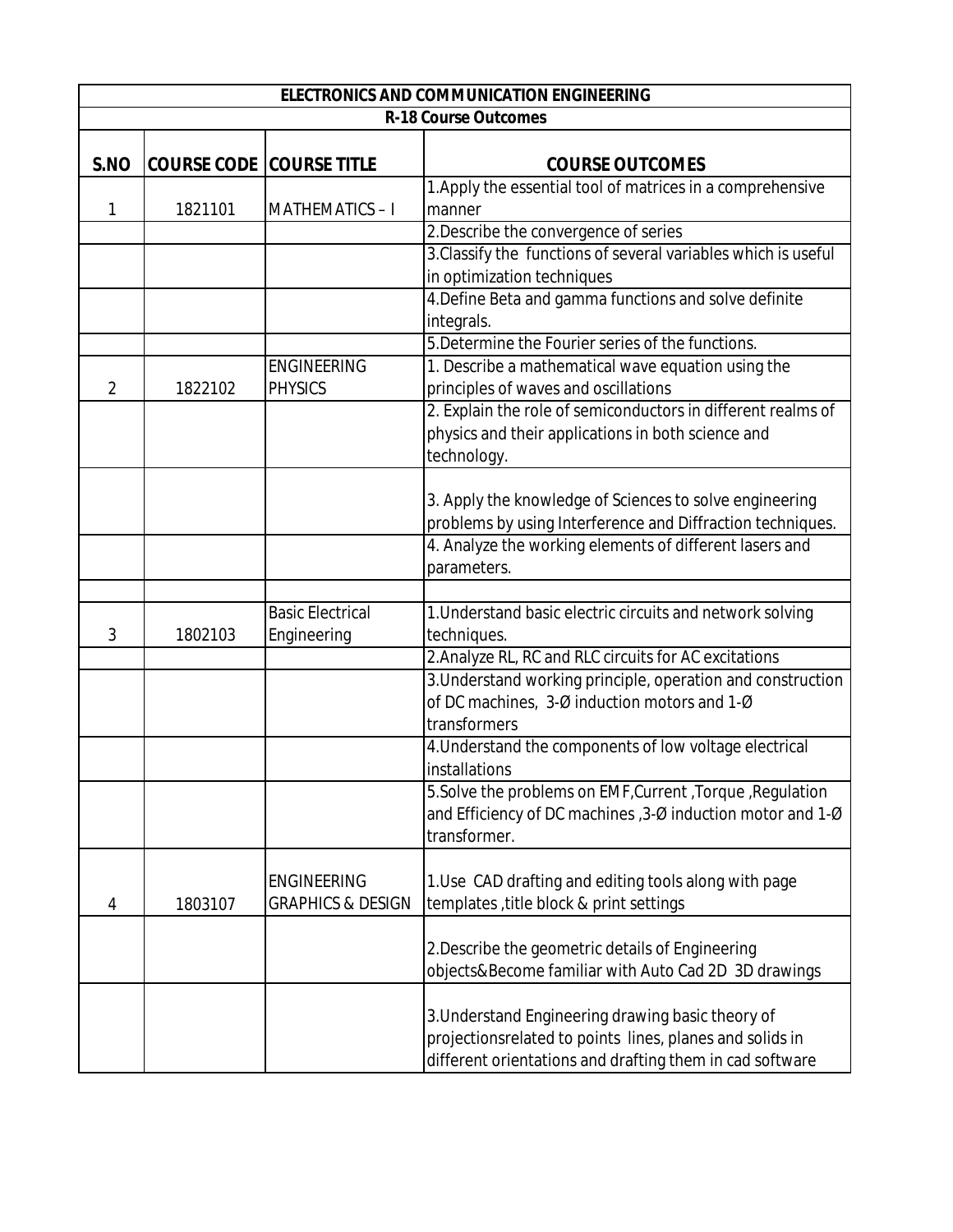|   |         |                         | 4. Analyze various sectional views related to Engineering      |
|---|---------|-------------------------|----------------------------------------------------------------|
|   |         |                         | Drawings and Create isometric drawings with 3d tools along     |
|   |         |                         | with basic theory& procedures in engineering drawing           |
|   |         | <b>ENGINEERING</b>      | 1. Evaluate of the application of interference, diffraction    |
| 5 | 1822108 | <b>PHYSICS LAB</b>      | phenomena along with laser                                     |
|   |         |                         | 2. Support the scientific process in the conduct and reporting |
|   |         |                         | of experimental investigations.                                |
|   |         |                         | 3. Formulate the measurement technology, usage of new          |
|   |         |                         | instruments and real time applications in engineering          |
|   |         |                         | studies                                                        |
|   |         |                         | 4. Justify the theoretical ideas and concepts covered in       |
|   |         |                         | lecture by doing hands on in the experiments.                  |
|   |         |                         | 5. Develop the characteristics of various materials in a       |
|   |         |                         | practical manner and gain knowledge about various optical      |
|   |         |                         | technique methods                                              |
|   |         |                         |                                                                |
|   |         |                         | 6. Compose experimental data to examine the physical laws.     |
|   |         | <b>Basic Electrical</b> | 1. Understand the Kirchhoff's laws by theoretically and        |
| 6 | 1802106 | <b>Engineering Lab</b>  | practically.                                                   |
|   |         |                         | 2. Determine the active and reactive power for RL, RC and      |
|   |         |                         | <b>RLC</b> circuits.                                           |
|   |         |                         |                                                                |
|   |         |                         | 3. Determine equivalent circuit parameters on no-load and      |
|   |         |                         | its performance on load of a 1- Ø transformer.                 |
|   |         |                         | 4. Analyze the characteristics of DC shunt motor and 3-Ø       |
|   |         |                         | Induction motor                                                |
|   |         |                         | 5. Identify various parts of DC and AC machines, fuse, MCB &   |
|   |         |                         |                                                                |
|   |         | <b>WORKSHOP AND</b>     | Batteries.                                                     |
|   |         |                         |                                                                |
|   |         | <b>MANUFACTURING</b>    | 1. Identify different manufacturing processes which are        |
|   | 1803110 | <b>PRACTICES</b>        | commonly employed in the industry                              |
|   |         |                         |                                                                |
|   |         |                         | 2. Analyze the practical knowledge about fabricate             |
|   |         |                         | components using different materials with their own hands      |
|   |         |                         | 3. Understand the knowledge of the dimensional accuracies      |
|   |         |                         | and tolerances applicable for different manufacturing          |
|   |         |                         | processes                                                      |
|   |         |                         | 4. Experiment various basic House Wiring techniques such as    |
|   |         |                         | connecting one lamp with one switch, connecting two lamps      |
|   |         |                         | with one switch, connecting a fluorescent tube, Series         |
|   |         |                         | wiring                                                         |
|   |         |                         |                                                                |
|   |         |                         | 1. Solve the first order and higher order linear differential  |
| 8 | 1821201 | <b>MATHEMATICS - II</b> | equations with constant coefficients.                          |
|   |         |                         | 2. Apply Laplace Transforms in engineering problems.           |
|   |         |                         | 3. Evaluate multiple integrals.                                |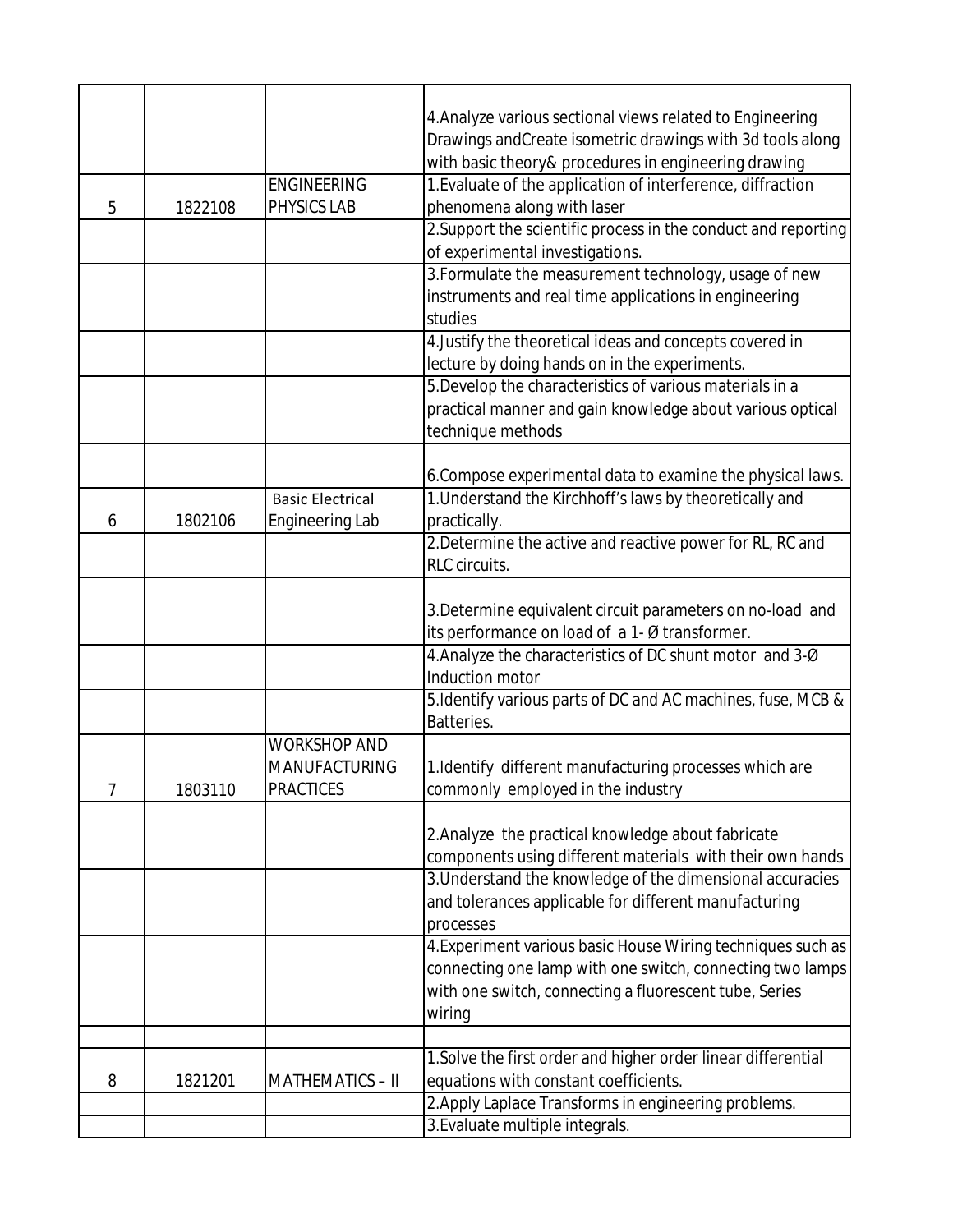|    |         |                                    | 4. Understand Vector Calculus concepts and applications in     |
|----|---------|------------------------------------|----------------------------------------------------------------|
|    |         |                                    | engineering problems.                                          |
|    |         | <b>ENGINEERING</b>                 | 1. Analyse microscopic chemistry in terms of atomic and        |
| 9  | 1823202 | <b>CHEMISTRY</b>                   | molecular orbitals and intermolecular forces.                  |
|    |         |                                    | 2. Rationalize periodic properties such as ionization          |
|    |         |                                    | potential, electro negativity and oxidation states.            |
|    |         |                                    | 3. Distinguish the ranges of the electromagnetic spectrum      |
|    |         |                                    | used for exciting different molecular energy levels in various |
|    |         |                                    | spectroscopic techniques.                                      |
|    |         |                                    | 4. List the major chemical reactions that are used in the      |
|    |         |                                    | synthesis and streochemistry of molecules.                     |
|    |         |                                    | 1. Describe the classification of words, sentences and their   |
| 10 | 1824203 | English                            | usages in sentences.                                           |
|    |         |                                    | 2. Understand the difference between spoken and written        |
|    |         |                                    | English.                                                       |
|    |         |                                    | 3. Analyze the rules in language for changing the form of      |
|    |         |                                    | sentences.                                                     |
|    |         |                                    | 4. Illustrate the factors that influence grammar and           |
|    |         |                                    | vocabulary in speaking and writing                             |
|    |         |                                    | 5. Classify the parts of speech, tenses and sentence           |
|    |         |                                    | structures                                                     |
|    |         |                                    |                                                                |
| 11 |         | PROGRAMMING FOR<br>PROBLEM SOLVING | 1. Understand the basics of computer system and C              |
|    | 1805204 |                                    | programming.<br>2. Develop an algorithm to solve the problem.  |
|    |         |                                    | 3. Apply proper branching and loop constructs to solve a       |
|    |         |                                    | complex problem                                                |
|    |         |                                    | 4. Understand the concepts of arrays and strings to solve real |
|    |         |                                    | time applications                                              |
|    |         |                                    |                                                                |
|    |         |                                    | 5. Apply modular approaches for solving complex problems       |
|    |         |                                    | 6. Illustrate memory optimization for solving real world       |
|    |         |                                    | problems using structures and Unions                           |
|    |         |                                    |                                                                |
|    |         |                                    | 1. Estimate rate constants of reactions from concentration of  |
| 12 | 1823207 | Chemistry Lab                      | reactants/products as afunction of time.                       |
|    |         |                                    | 2. Measure molecular/system properties such as surface         |
|    |         |                                    | tension, viscosity, conductance of solutions, redox            |
|    |         |                                    | potentials, chloride content of water, etc.                    |
|    |         |                                    | 3. Synthesize a small drug molecule and analyse a salt         |
|    |         |                                    | sample.                                                        |
|    |         | <b>PROGRAMMING FOR</b>             |                                                                |
|    |         | PROBLEM SOLVING                    |                                                                |
| 13 | 1805208 | LAB                                | 1. Analyze given problem and develop an algorithm              |
|    |         |                                    | 2. Implement Code and debug programs in C language using       |
|    |         |                                    | various constructs                                             |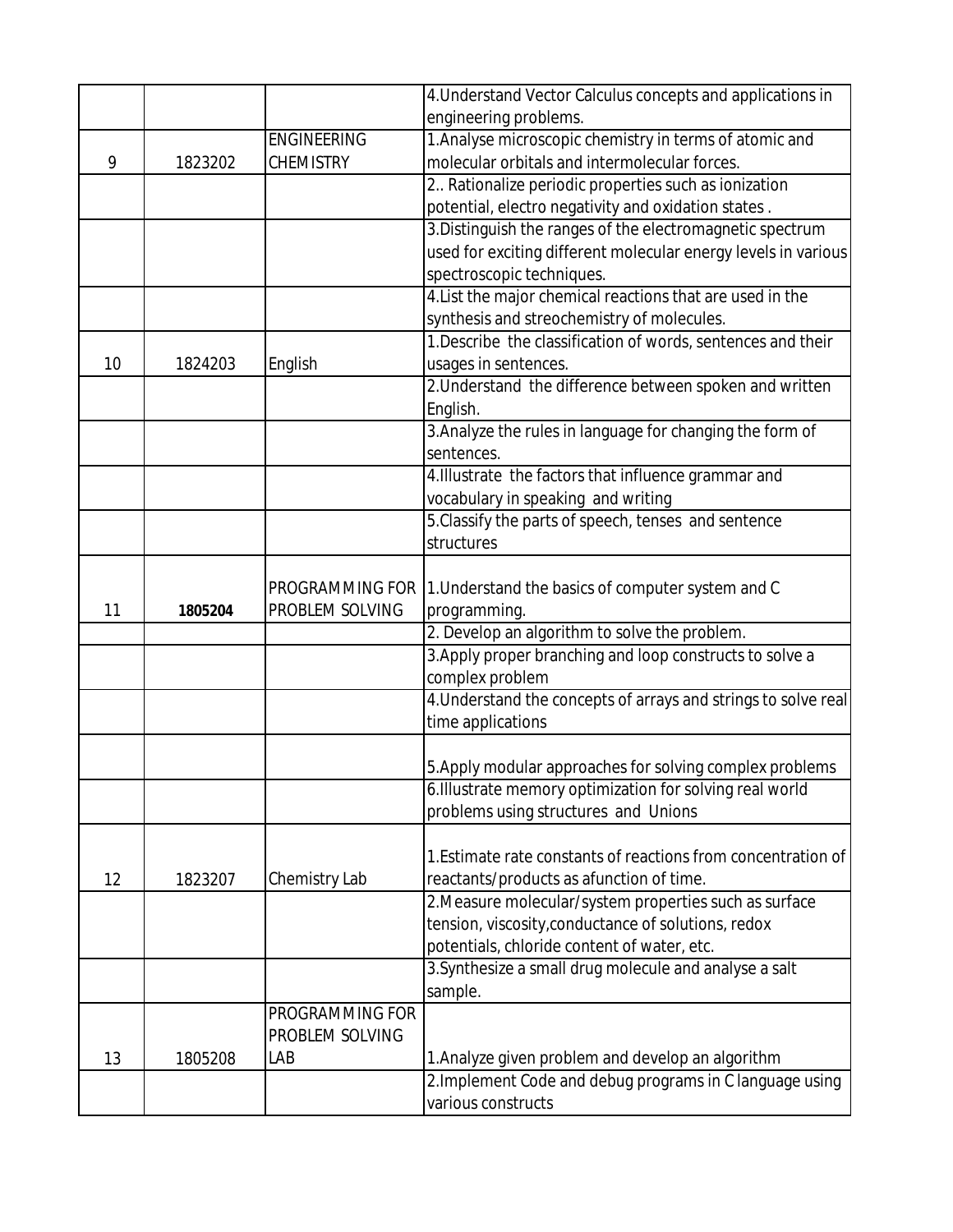|    |         |                             | 3. Choose proper C language constructs to solve complex                                                 |
|----|---------|-----------------------------|---------------------------------------------------------------------------------------------------------|
|    |         |                             | problems.                                                                                               |
|    |         |                             | memory utilization                                                                                      |
|    |         |                             |                                                                                                         |
|    |         | English Language and        |                                                                                                         |
|    |         | <b>Communication Skills</b> |                                                                                                         |
| 14 | 1824209 | Lab                         | 1. Describe objects, places and persons.                                                                |
|    |         |                             | 2. Understand the listening process and answer the<br>questions related to it.                          |
|    |         |                             | 3. Analyze phonetics with examples                                                                      |
|    |         |                             | 4. Illustrate different modes of communication skills                                                   |
|    |         |                             | 5.Classify LSRW skills                                                                                  |
| 15 | 1821301 | Mathematics_111             | polynomials.                                                                                            |
|    |         |                             |                                                                                                         |
|    |         |                             | 2. Define analytic function, singularities, poles and residues.                                         |
|    |         |                             | 3. Determine the differentiation of complex functions used                                              |
|    |         |                             | in engineering problems and analyze images from z-plane to                                              |
|    |         |                             | w-plane.                                                                                                |
|    |         |                             | 4. Discuss the various special transformations.                                                         |
|    |         |                             | 5. Analyze real definite integrals in definite regions.                                                 |
|    |         | Managerial                  |                                                                                                         |
|    |         | economics&financial         | 1. Acquire knowledge in principles and concepts of                                                      |
| 16 | 1824302 | analysis                    | Managerial Economics and Accountancy                                                                    |
|    |         |                             | 2. Understand the Economic theories i.e., Demand,                                                       |
|    |         |                             | Production, Cost, Markets and Price                                                                     |
|    |         |                             |                                                                                                         |
|    |         |                             | 3. Describe different types of Markets and competition,<br>forms of organization and Methods of Pricing |
|    |         |                             |                                                                                                         |
|    |         |                             | 4. Examine the profitability of various Projects                                                        |
|    |         |                             |                                                                                                         |
|    |         |                             | 5. Utilize tools and techniques to analyze and interpret the                                            |
|    |         |                             | key parameters of financial performance.                                                                |
|    |         | Electronic devices          | 1. Describe the operation of various Diodes, transistors and                                            |
| 17 | 1804303 | &circuits                   | their applications                                                                                      |
|    |         |                             | 2. Understand the operation of transistor circuits under                                                |
|    |         |                             | different configurations                                                                                |
|    |         |                             | 3. Analyze the small signal analysis of BJT Amplifiers and of                                           |
|    |         |                             | FET amplifiers                                                                                          |
|    |         |                             | 4. Illustrate the Biasing of BJT and FET.                                                               |
|    |         |                             | 5. Classify the family of MOS devices                                                                   |
| 18 | 1804304 | Digital system design       | 1. Identify various number systems and binary codes.                                                    |
|    |         |                             | 2. Understand the postulates, theorems and properties of                                                |
|    |         |                             | Boolean algebra                                                                                         |
|    |         |                             | 3. Show the correlation between the Boolean expression                                                  |
|    |         |                             | and their corresponding logic diagram.                                                                  |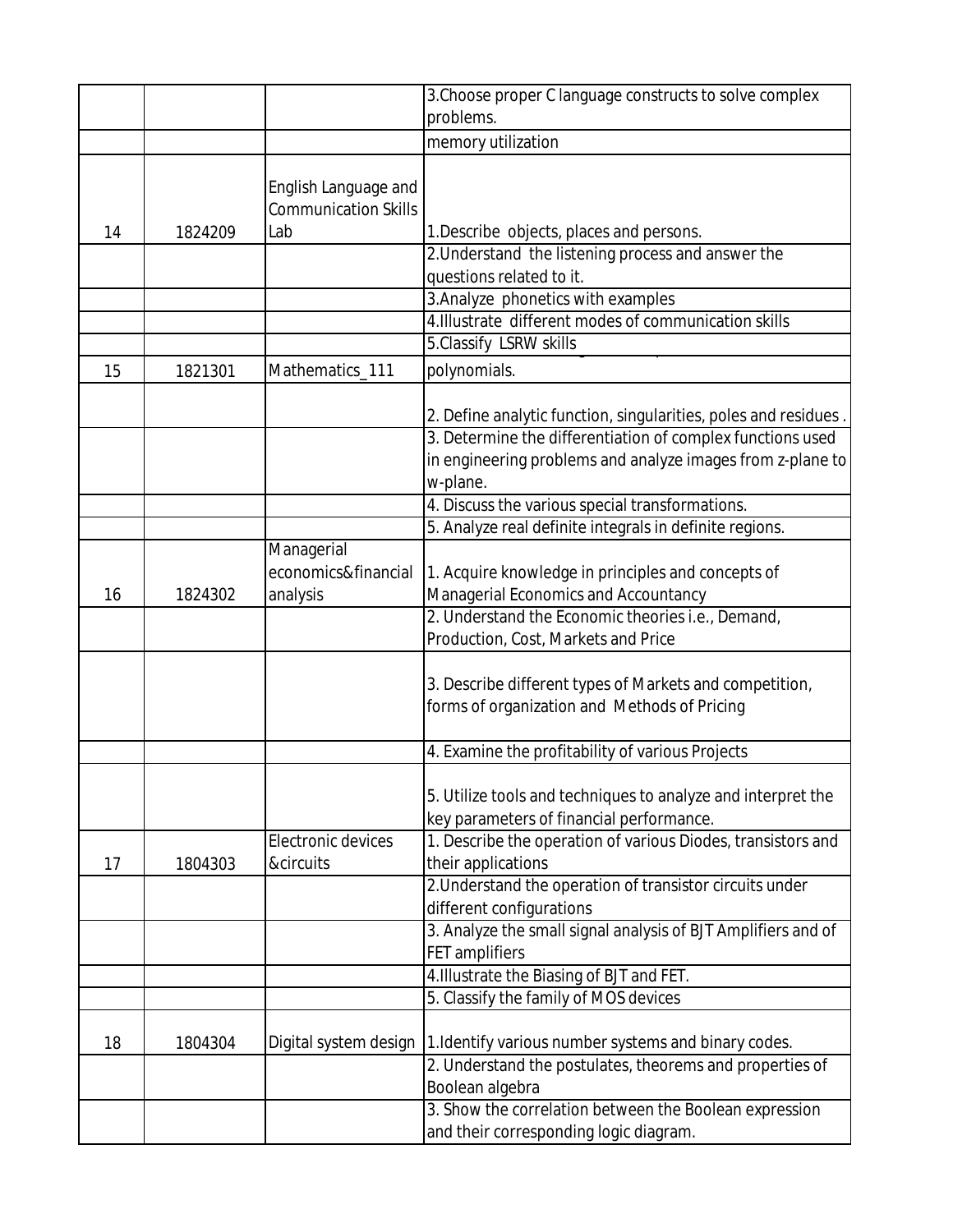|    |         |                              | 4. Analyze Combinational & sequential logic circuits.        |
|----|---------|------------------------------|--------------------------------------------------------------|
|    |         |                              | 5. Solve Switching functions using Programmable Logic        |
|    |         |                              | <b>Devices</b>                                               |
| 19 | 1804305 | Signals & systems            | 1. Identify the various signals and operations on signals    |
|    |         |                              | 2. Describe the spectral characteristics of signals          |
|    |         |                              | 3. Illustrate signal sampling and its reconstruction         |
|    |         |                              |                                                              |
|    |         |                              | 4. Apply convolution and correlation in signal processing    |
|    |         |                              | 5. Analyze continuous and discrete time systems.             |
|    |         |                              | 1. Understand the basic concepts of magnetic                 |
| 20 | 1804306 | Network theory               | circuits, resonance and network functions                    |
|    |         |                              | 2. Solve DC and AC circuits by using various theorems.       |
|    |         |                              |                                                              |
|    |         |                              | 3. Analyze RL, RC and RLC for DC and AC transient response   |
|    |         |                              | 4. Analyze two port networks for Z, Y, ABCD, H parameters    |
|    |         |                              | and its relationship between them                            |
|    |         | Python programming           |                                                              |
| 21 | 1805307 | lab                          | 1. Demonstrate the functions in Python programming.          |
|    |         |                              |                                                              |
|    |         |                              | 2. Illustrate Python programs with conditionals and loops    |
|    |         |                              | 3. Test functions for structuring Python programs.           |
|    |         |                              | 4. Design functions for structuring Python programs.         |
|    |         |                              | 5. Evaluate compound data using Python lists, tuples,        |
|    |         |                              | dictionaries.                                                |
|    |         | Electronic devices           |                                                              |
| 22 | 1804308 | &circuits lab                | 1. Verify the V-I Characteristics of various diodes.         |
|    |         |                              | 2. Examine the load characteristics of rectifiers            |
|    |         |                              | 3. Verify the Input and Output characteristics of various    |
|    |         |                              | transistors                                                  |
|    |         |                              | 4. Experiment clipper and clamper circuits.                  |
|    |         | Environmental                | 1. Recall environmental concepts for the sustainable         |
| 23 | 1899M1  | science                      | developmental activities towards the society.                |
|    |         |                              | 2. Summarize the interconnection of human dependence on      |
|    |         |                              | this ecosystem.                                              |
|    |         |                              | 3. Solve environmental problems by gaining a higher level of |
|    |         |                              | knowledge and personal involvement.                          |
|    |         |                              | 4. Outline the impact of developmental activities on         |
|    |         |                              |                                                              |
|    |         |                              | environment and proper utilization of natural resources.     |
|    |         |                              | 1. Understand the difference between lower organisms         |
| 24 | 1823401 | <b>Biology for engineers</b> | (prokaryotes) from higher organisms (eukaryotes).            |
|    |         |                              | 2. Interpret the relationship between the structure and      |
|    |         |                              | function of nucleic acids.                                   |
|    |         |                              | 3. Understand the mechanism and process of                   |
|    |         |                              | important human functions                                    |
|    |         |                              |                                                              |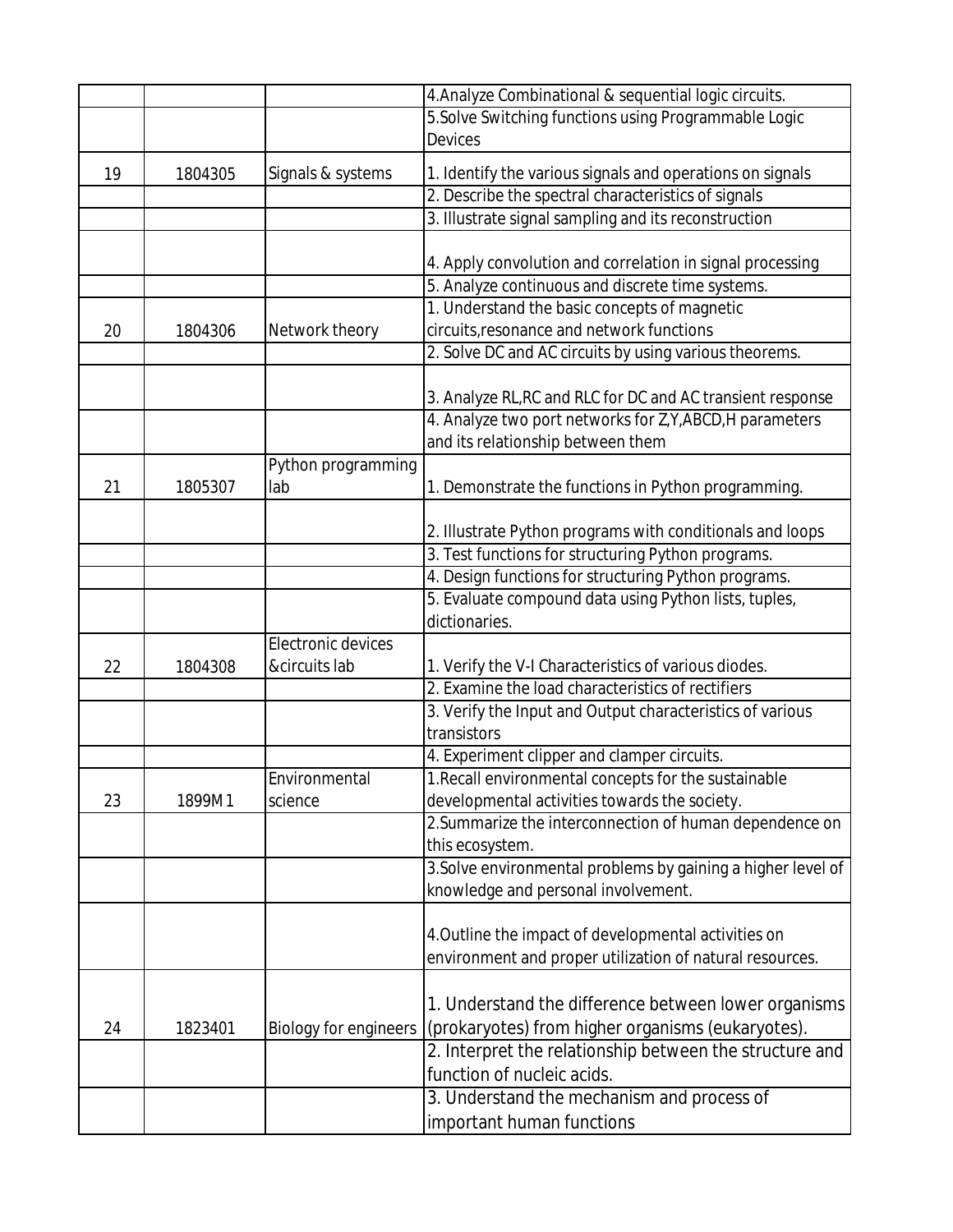|    |         |                               | 4. Describe the proteins synthesization, recombinant                       |
|----|---------|-------------------------------|----------------------------------------------------------------------------|
|    |         |                               | DNA technology and its application in different fields.                    |
|    |         |                               | 5. Apply biology for production of useful products for                     |
|    |         |                               | mankind                                                                    |
|    |         |                               |                                                                            |
|    |         | Probability theory            |                                                                            |
| 25 | 1804402 |                               | & stochastic processes 1. Interpret probability by modeling sample spaces. |
|    |         |                               | 2. Apply various random processes like                                     |
|    |         |                               | Gaussian, Exponential, Uniform and Poisson processes                       |
|    |         |                               | experimentally.                                                            |
|    |         |                               | 3. Compute PSD of Random process.                                          |
|    |         |                               | 4. solve complex engineering problems involving                            |
|    |         |                               | random processes                                                           |
|    |         | Analog&digital                | multistage<br>Analyze<br>amplifiers,<br>feedback<br>the<br>1.              |
| 26 | 1804403 | circuits                      | amplifiers and power amplifiers.                                           |
|    |         |                               | 2. Design sinusoidal and non-sinusoidal oscillators                        |
|    |         |                               | 3. Design different multi-vibrator circuits                                |
|    |         |                               | 4. Illustrate time base generators                                         |
|    |         |                               |                                                                            |
|    |         |                               | 5. Understand the operation of various digital circuits                    |
| 27 | 1802404 | Control systems               | 1. Classify the types of control systems                                   |
|    |         |                               | 2. Choose the method to solve the problems for time                        |
|    |         |                               | and frequency domain input systems                                         |
|    |         |                               | 3. Compare the system stability for different inputs                       |
|    |         |                               | 4. Design lag, lead, lag-lead compensators in frequency                    |
|    |         |                               | domain                                                                     |
|    |         |                               | 1. Understand characteristics of Op-Amps and 555                           |
| 28 | 1804405 | Linear IC applications timers |                                                                            |
|    |         |                               | 2. Compare DC and AC characteristics of Op-Amps in                         |
|    |         |                               | the design and simulation of analog systems and                            |
|    |         |                               | subsystems                                                                 |
|    |         |                               | 3. Apply Op-Amps and 555 Timers in various                                 |
|    |         |                               | applications.                                                              |
|    |         |                               | 4. Analyze Data Converters and Active Analog Filter                        |
|    |         |                               | circuits in the development of Instrumentation and                         |
|    |         |                               | <b>Control Systems</b>                                                     |
|    |         | Electro magnetic              |                                                                            |
|    |         | theory& transmission          | Understand the basics of Electro Statics and<br>1.                         |
| 29 | 1804406 | lines                         | Magneto Statics.                                                           |
|    |         |                               |                                                                            |
|    |         |                               | 2. Apply Maxwells equations in the derivation of fields.                   |
|    |         |                               | 3. Calculate Electric and magnetic fields due to various                   |
|    |         |                               | sources.                                                                   |